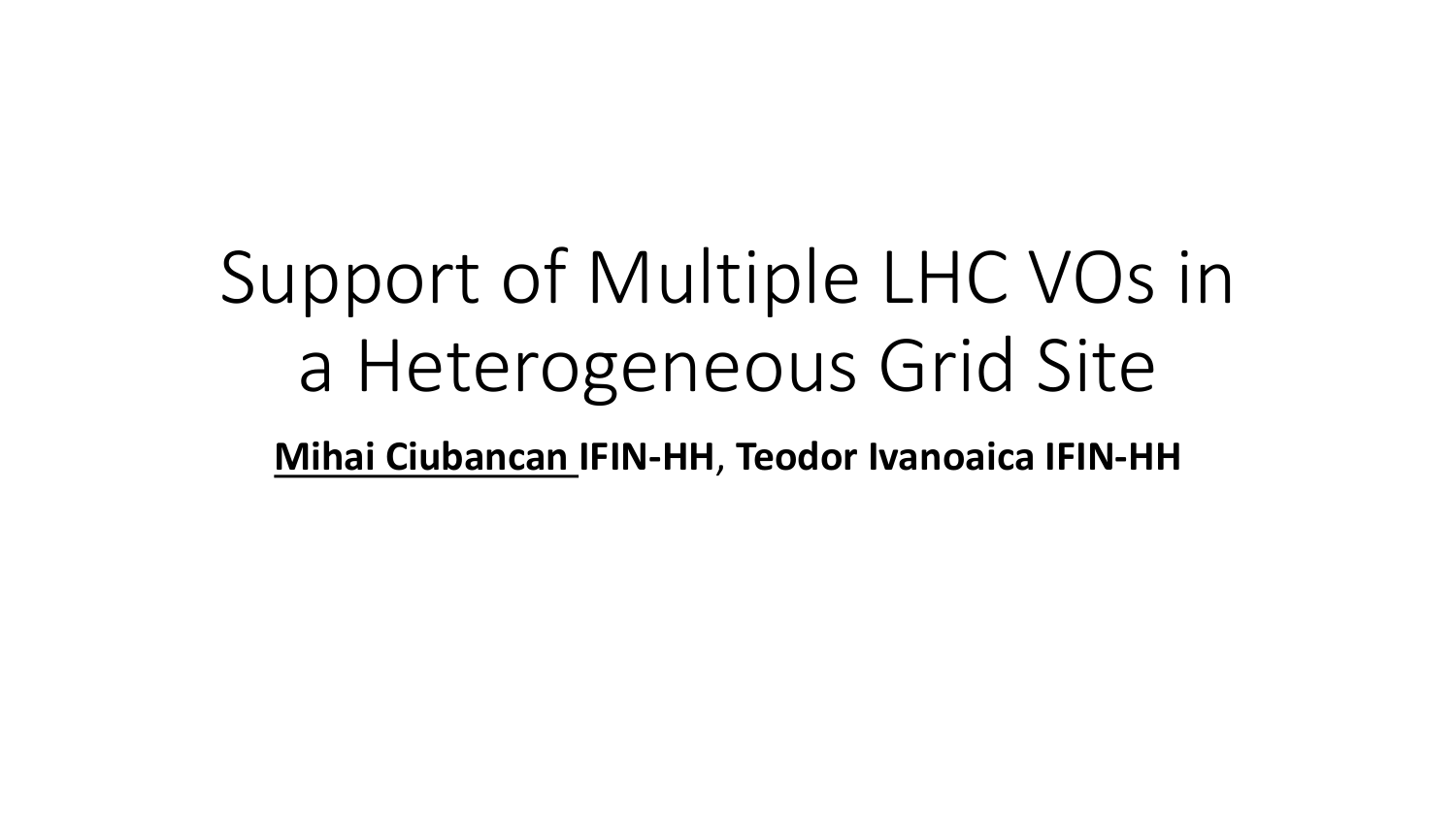#### INTRO:

- Computing resources dedicated to 3 LHC VOs: Alice, ATLAS, LHCb
- Storage resources dedicated to 2 LHC VOs: ATLAS, LHCb
- 2 different resource managers: PBS/Torque+Maui, SLURM
- 4 subclusters , 6 queues ,2 multicore queues
- The single romanian site with ARC-CE installed
- Member in FAX(Federated ATLAS storage systems using XRootD)
- Part of LHCONE network (10Gbps connectivity)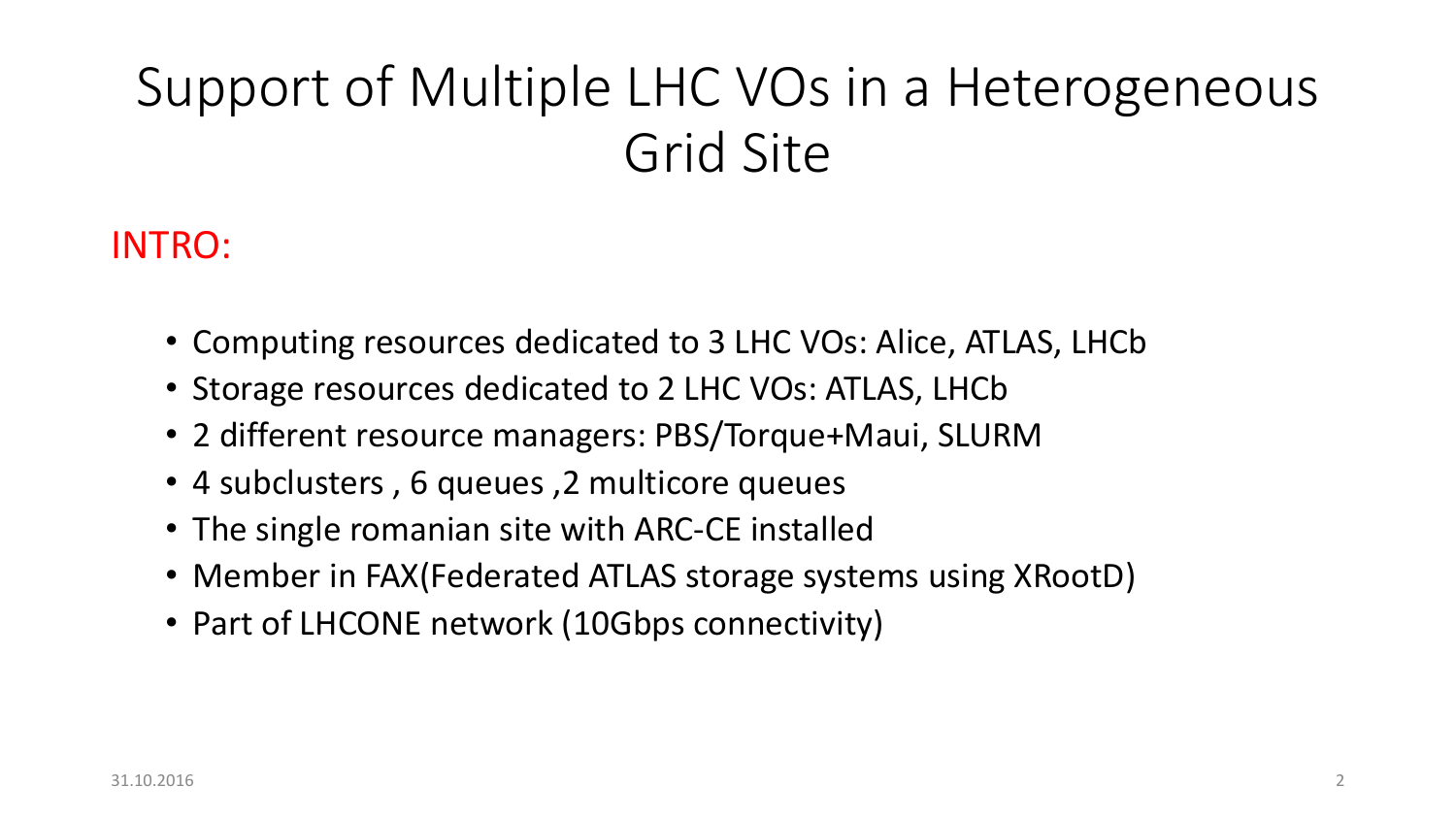#### RO-07-NIPNE: HARDWARE

Computing infrastructure

- APC InRow Chilled Water Cooling
- 160KVA UPS
- More then 2200 CPU(~230 nodes)
- 8, 16, 20, 32 cores/server



#### DC1->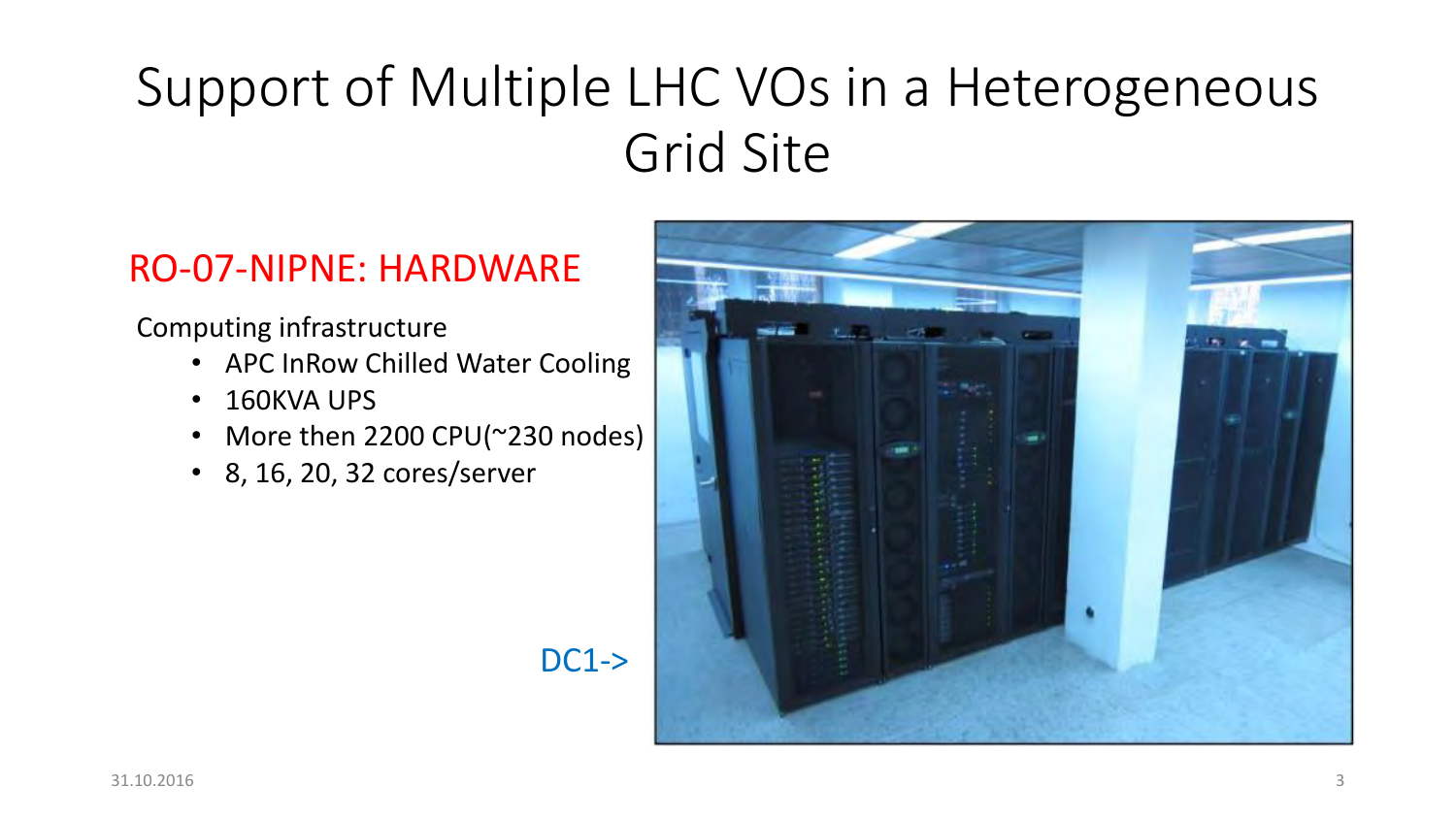#### RO-07-NIPNE: HARDWARE

#### Storage infrastructure

- 4x80KVA UPS Emerson
- 10 servers
- 1,25PB total capacity
- 0,93PB used capacity

Network infrastrcture:

- 120Gbps connectivity between DC1 and DC2
- 2x40Gbps, 4x10Gbps

DC2->

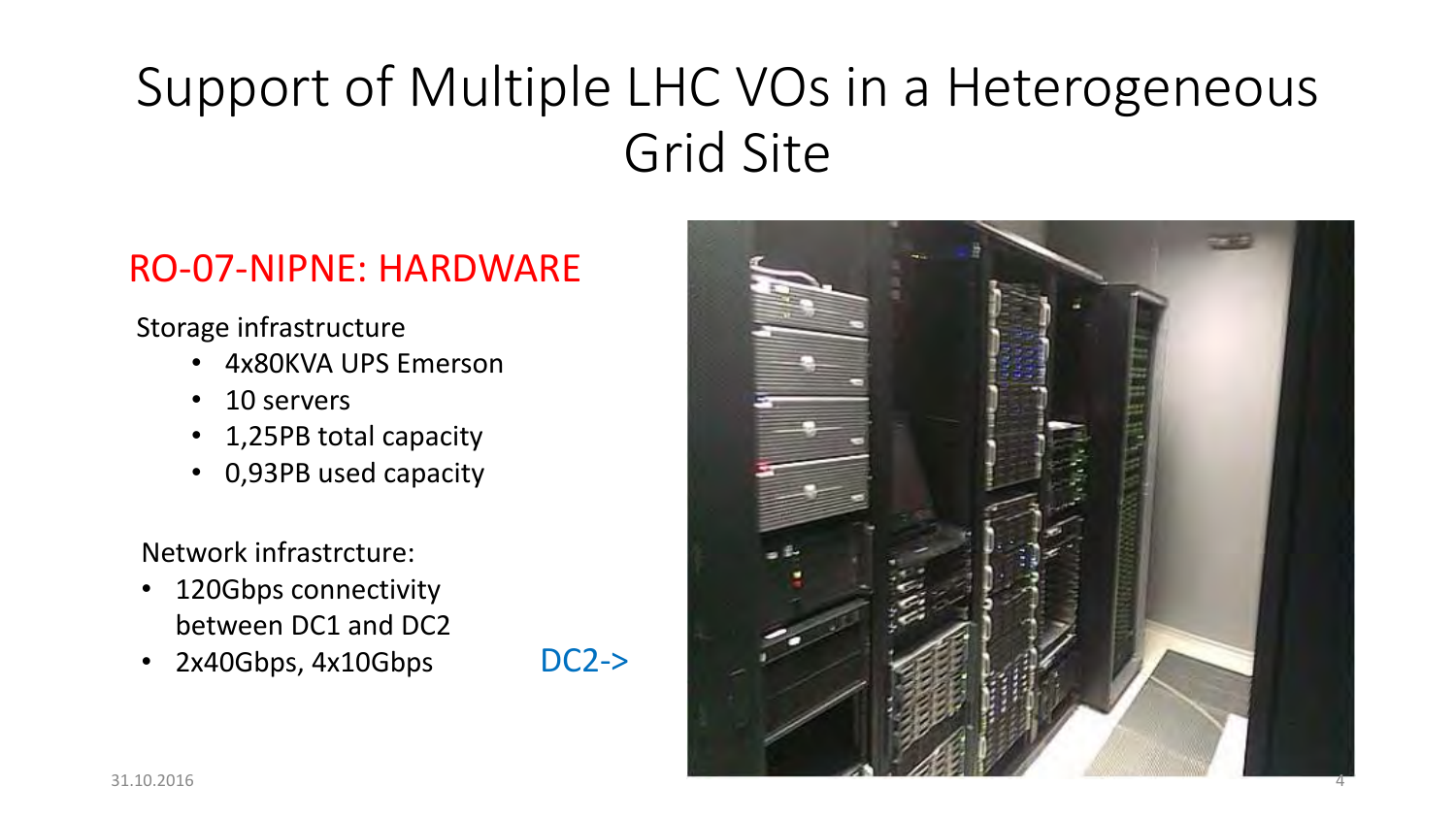#### RO-07-NIPNE: SOFTWARE

- Scientific Linux 6, UMD3 middleware ,
- 3 CREAM + 1 ARC-CE as job management service
- 12 queues (PBS/Torque + MAUI, SLURM)
- Disk Pool Manager(DPM) for 10 disk storage
- Top BDII
- VOMS (for local VOs, ex ELI-NP)
- VOBOX(Alice)
- CVMFS for all WLCG VOs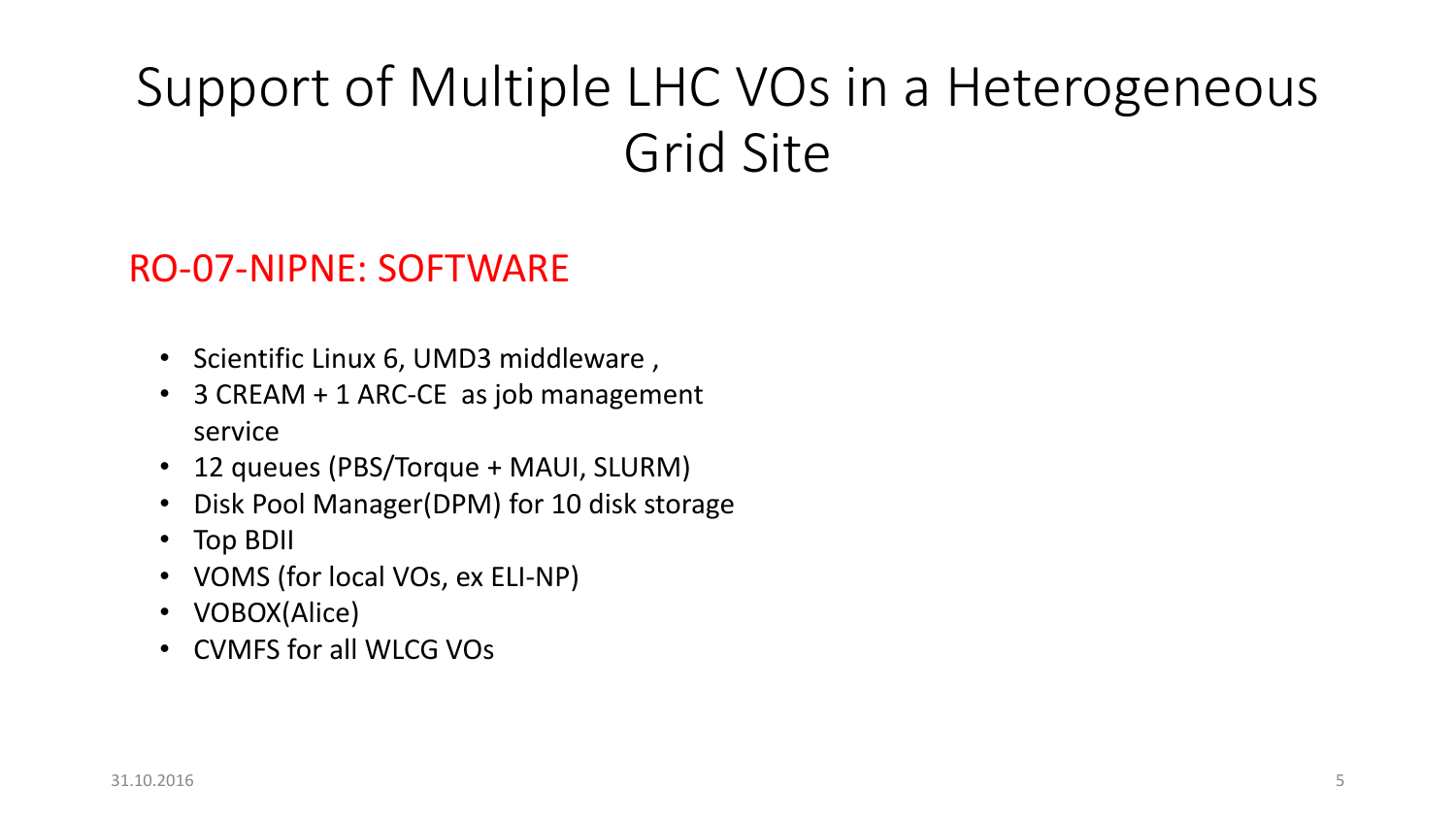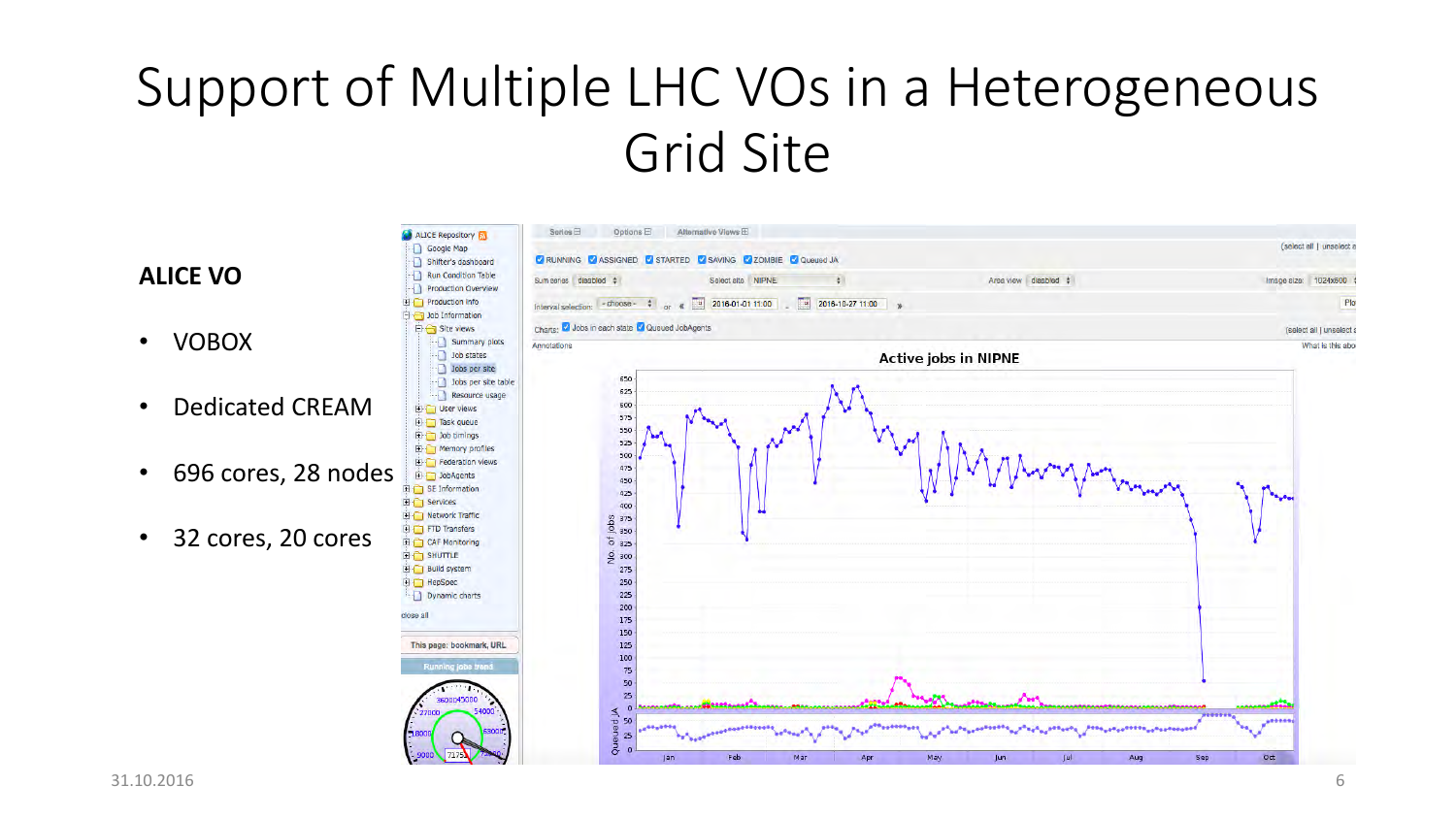#### **VO ALICE:** CPU 2015 Vs. CPU 2016



31.10.2016 7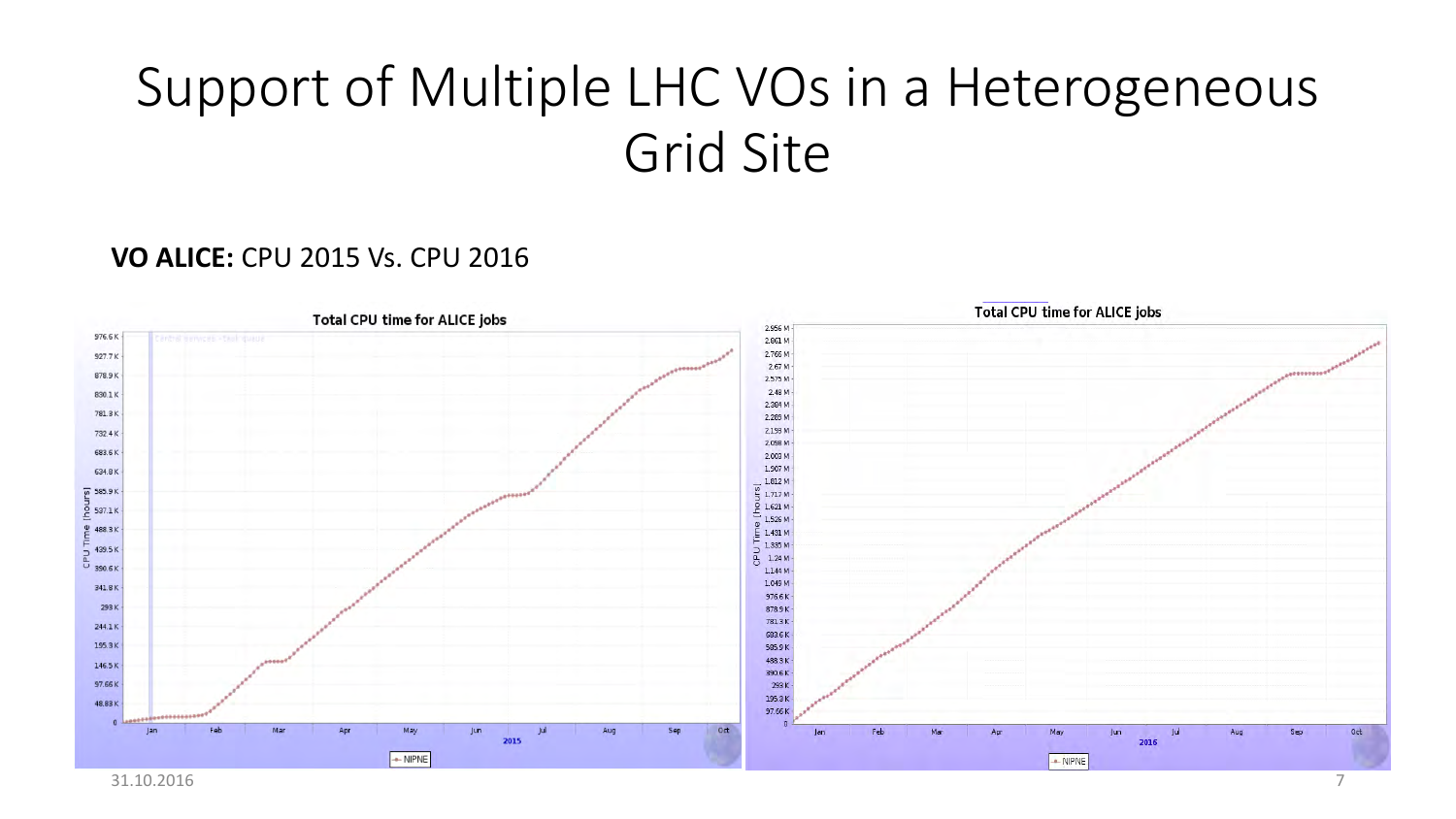#### **VO ATLAS**

2 CREAM's + ARC-CE, 4 queues: analysis, production, Mcore(8 cores), Mcore(12 cores)

Production queue shared the resources with LHCb >600 cores

Mcore(8 cores) and analysis queues shared the same resources >700 cores

Mcore (12 cores) queue used >400 cores

~630TB storage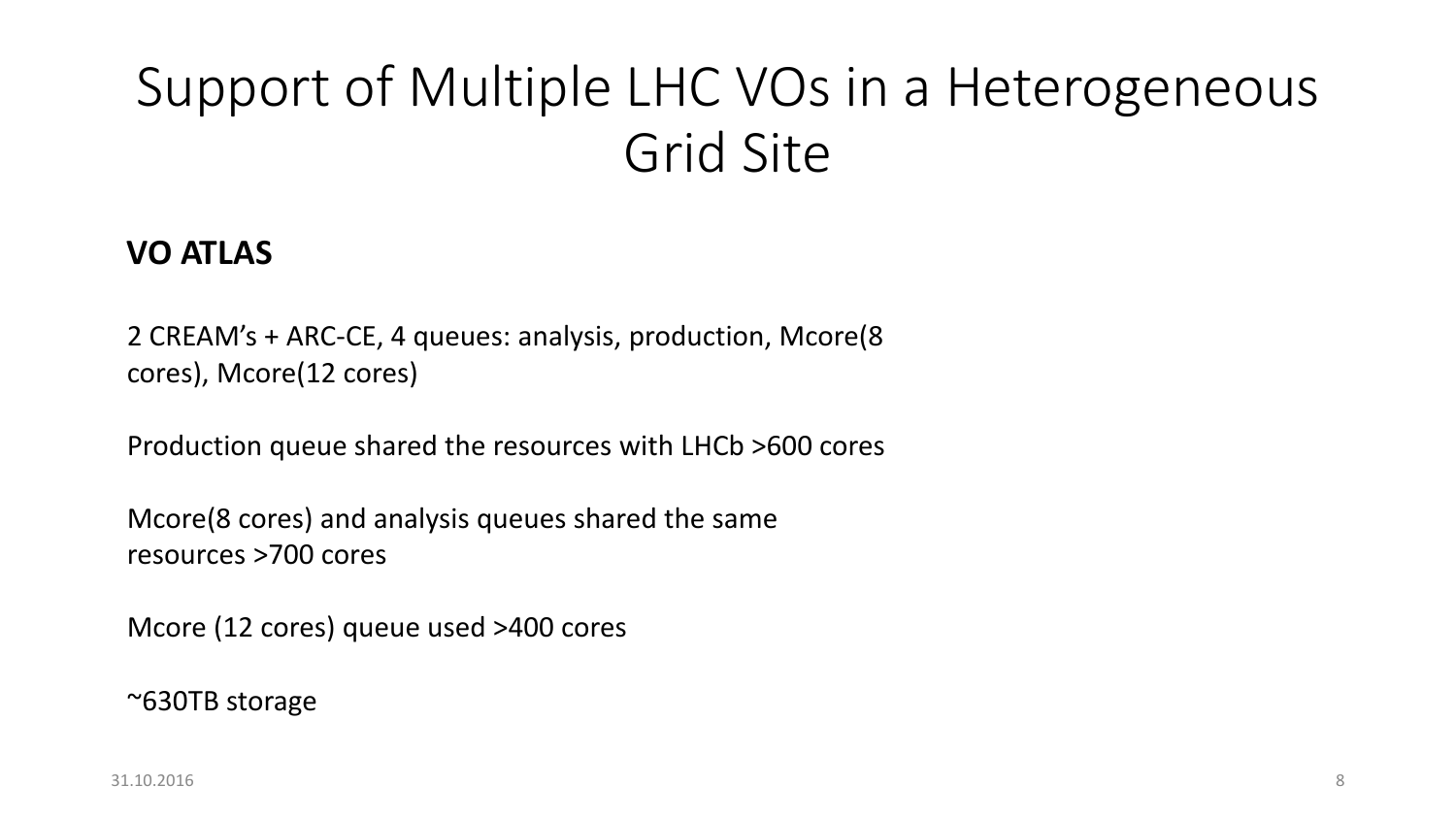#### **VO ATLAS:** ANALYSIS QUEUE



Analysis - 76.70% (110,542) Others - 23.30% (33,587)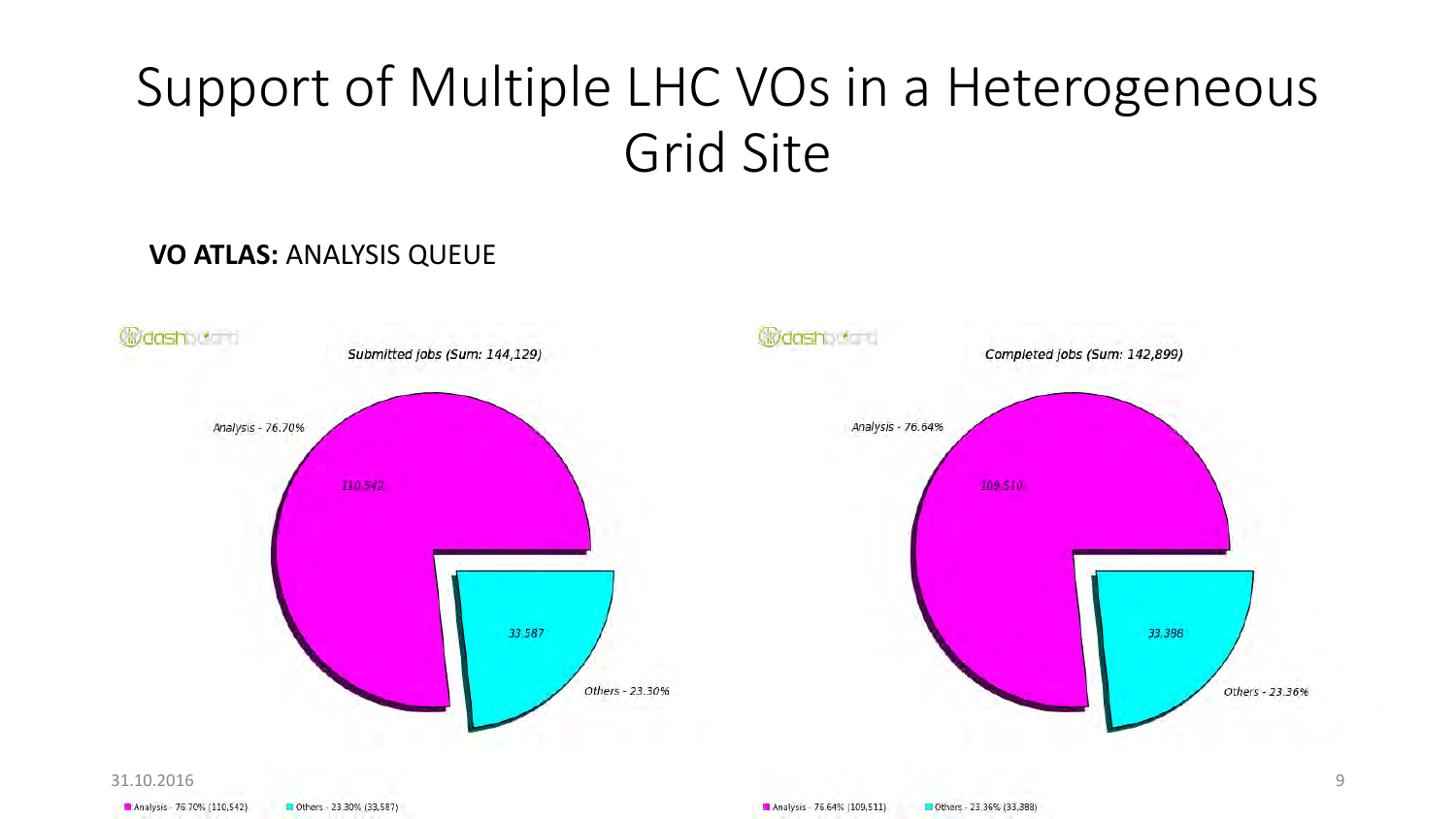#### **VO ATLAS:** Production single queue

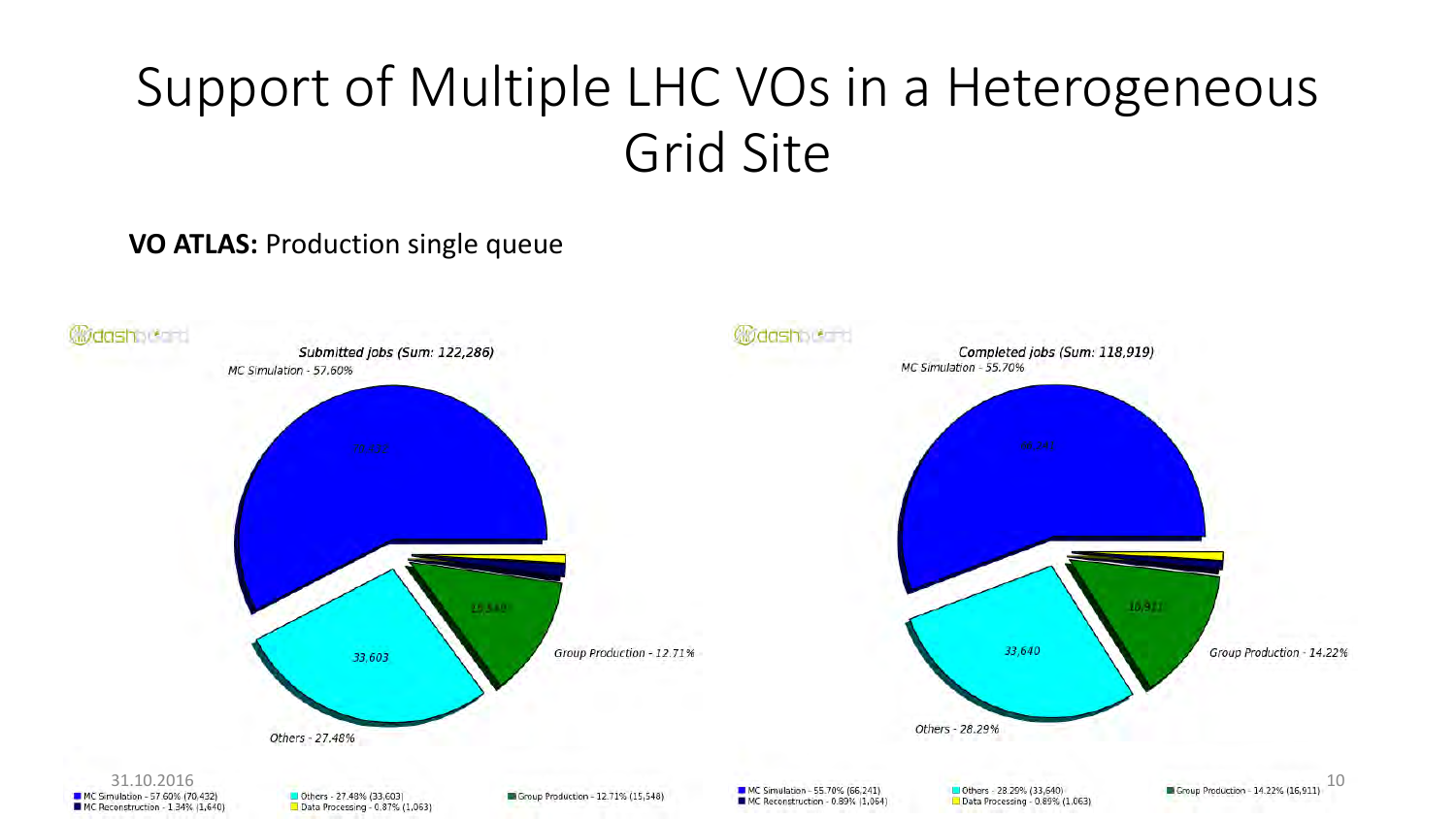#### **VO ATLAS:** Production 8 cores queue

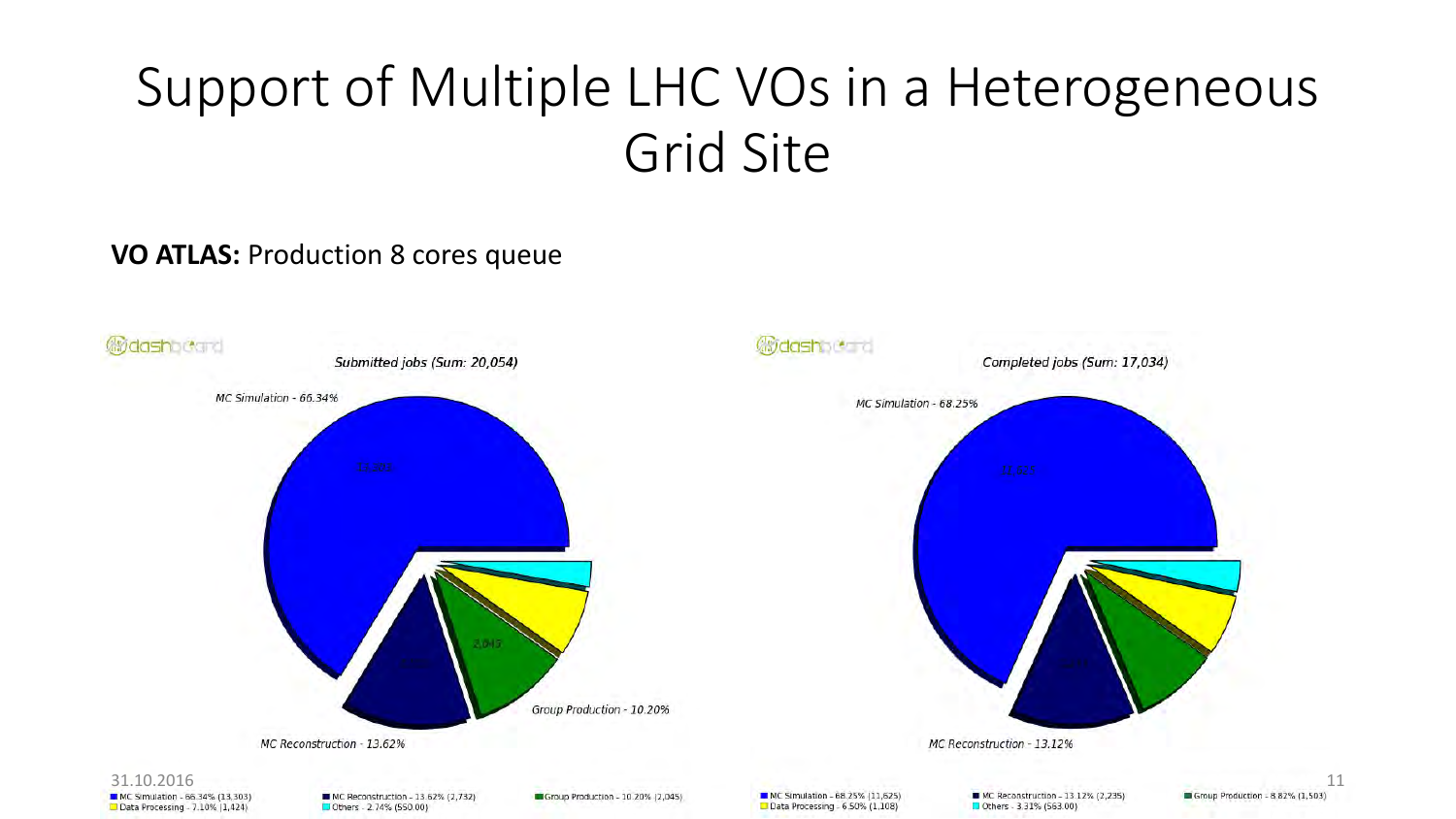#### **VO ATLAS:** Production 12 cores queue

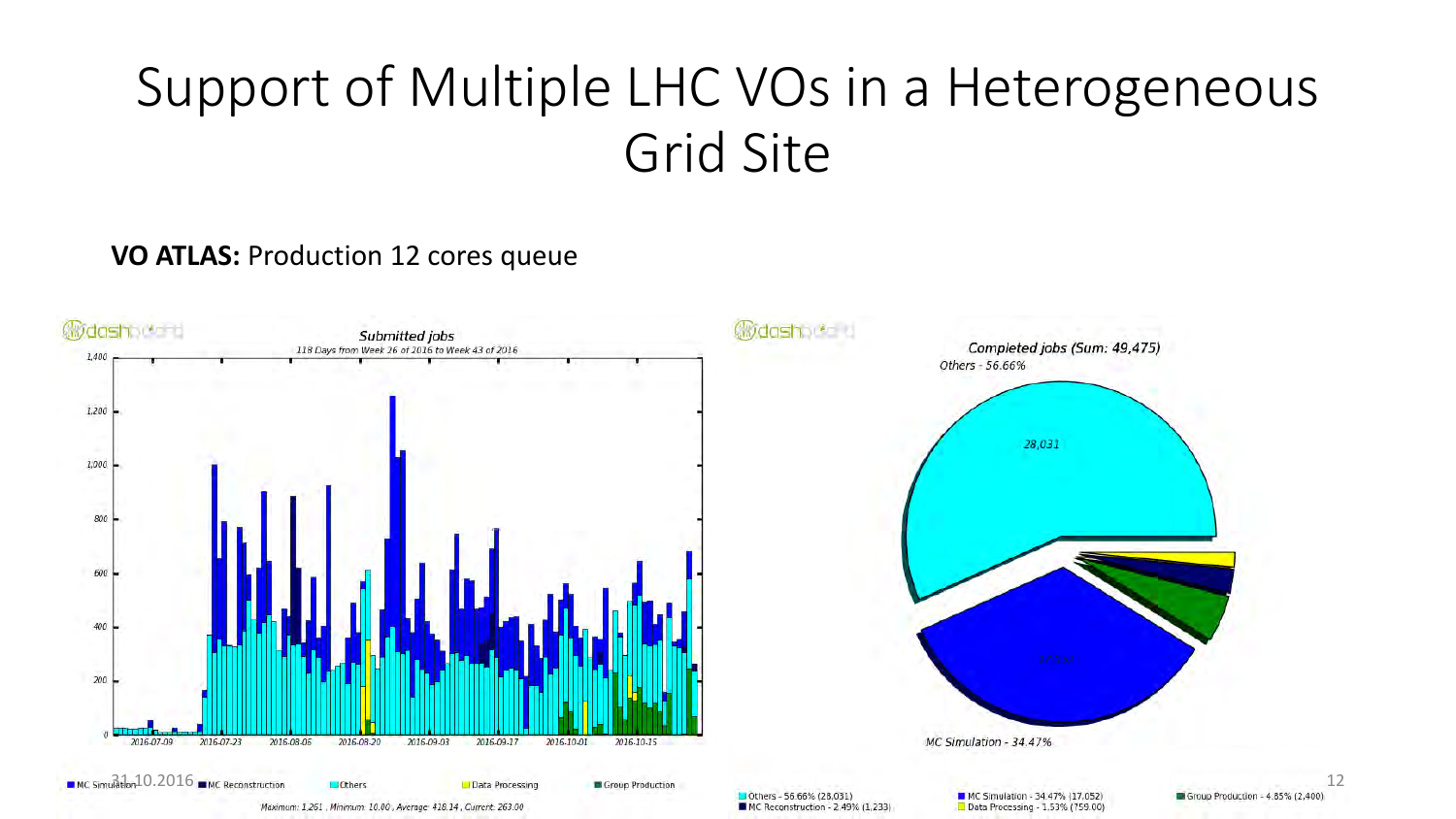#### **VO ATLAS:** FAX – data transfers

| TRANSFER MATRIX (2016-10-18 00:00 to 2016-10-25 00:00 UTC SLIDING) |                                         |                  |                     |                                                                                      |                        |             |       |                             |  |            |                  |      |                       |                 | MAX CELLS $*$ $\neq$ $\neq$ $\neq$ ( |                    |                                | <b>The Contract of the Contract of the Contract</b> |                 | $\begin{array}{ccccc}\n\mathcal{D} & \mathcal{D} & \mathcal{D} & \mathcal{D}\n\end{array}$ |   |
|--------------------------------------------------------------------|-----------------------------------------|------------------|---------------------|--------------------------------------------------------------------------------------|------------------------|-------------|-------|-----------------------------|--|------------|------------------|------|-----------------------|-----------------|--------------------------------------|--------------------|--------------------------------|-----------------------------------------------------|-----------------|--------------------------------------------------------------------------------------------|---|
| ▶ Summary                                                          | <b>Transfer Plots</b><br>Matrix         |                  | <b>Access Plots</b> |                                                                                      | <b>Site Statistics</b> |             |       | <b>Custom Ranking Plots</b> |  |            | Site History     |      | <b>Access Pattern</b> |                 |                                      | MAP (Experimental) |                                |                                                     |                 |                                                                                            |   |
| * Interval                                                         | <b>IIVZPJ-CPPPI</b>                     | <b>D.3 GB</b>    |                     |                                                                                      | 15 GB                  |             |       |                             |  |            |                  | U KB |                       |                 |                                      |                    |                                |                                                     | 2 GB            |                                                                                            |   |
|                                                                    | IN2P3-LAPP                              | 0 <sub>kB</sub>  |                     |                                                                                      |                        |             |       |                             |  |            |                  |      | 0 <sub>kB</sub>       |                 |                                      |                    |                                |                                                     |                 |                                                                                            |   |
| Last hour<br>Last 4 hours                                          | IN2P3-LPC                               | 11 <sub>GB</sub> |                     |                                                                                      | 887 мв                 |             |       |                             |  |            |                  |      | 458 MB 4 GB 0 kB 5 GB |                 |                                      |                    |                                |                                                     |                 |                                                                                            |   |
| Last 12 hours                                                      | IN2P3-LPSC                              | 4 G <sub>B</sub> |                     |                                                                                      |                        |             |       |                             |  |            | 4 <sub>GB</sub>  |      |                       | 0 <sub>kB</sub> |                                      |                    |                                |                                                     |                 |                                                                                            |   |
| Last 24 hours                                                      | <b>IN2P3failover</b>                    | 172 GB           |                     |                                                                                      | 168 GB 1 GB            |             |       |                             |  |            |                  |      |                       |                 |                                      |                    |                                |                                                     |                 |                                                                                            |   |
| Last 48 hours                                                      | <b>INFN-FRASCATI</b>                    | 0 <sub>KB</sub>  |                     |                                                                                      |                        |             |       |                             |  |            |                  |      |                       |                 | 0 <sub>kB</sub>                      |                    |                                |                                                     |                 |                                                                                            |   |
| <b>OLast 7 days</b><br>Last 14 days                                | INFN-LNL-2<br><b>INFN-MILANO-ATLASC</b> | 103 GB           |                     |                                                                                      | 91 GB 5 MB             |             |       |                             |  |            |                  |      |                       |                 |                                      |                    |                                |                                                     |                 |                                                                                            |   |
| Last 28 days                                                       | <b>INFN-NAPOLI-ATLAS</b>                | $1$ GB           |                     |                                                                                      |                        |             |       |                             |  |            |                  |      |                       |                 |                                      |                    |                                |                                                     | I GB            |                                                                                            |   |
| Custom                                                             | <b>INFN-ROMA1</b>                       | 138 GB           | 3 <sub>GB</sub>     |                                                                                      | 698 GB                 |             |       |                             |  | 64 GB 7 GB |                  |      |                       |                 |                                      | 0 <sub>kB</sub>    |                                |                                                     |                 |                                                                                            | 6 |
| From (UTC)                                                         | <b>INFN-T1</b>                          | 772 GB           |                     | 29 GB 35 GB 128 GB 32 GB 29 GB 32 GB 38 GB 31 GB 10 GB 29 GB 26 GB                   |                        |             |       |                             |  |            |                  |      |                       | 29 GB           |                                      |                    | 0 <sub>kB</sub><br>15 GB 14 GB |                                                     | 37 GB 13 GB     | 36 GB 3                                                                                    |   |
|                                                                    | <b>INFN-TRIESTE</b>                     | 927 GB<br>124 GB |                     |                                                                                      | 117 GB                 |             |       |                             |  |            |                  |      |                       |                 |                                      |                    |                                |                                                     |                 |                                                                                            |   |
| To (UTC)                                                           | <b>ITEP</b>                             | 115 MB           |                     |                                                                                      | <b>7 MB</b>            |             |       |                             |  |            |                  |      |                       |                 |                                      |                    |                                |                                                     |                 |                                                                                            |   |
|                                                                    | JINR-LCG2                               | 2TB              |                     |                                                                                      |                        | 2 тв 806 мв |       |                             |  |            |                  |      |                       | 4 <sub>GB</sub> |                                      |                    |                                | 0 <sub>kB</sub>                                     |                 |                                                                                            |   |
| Default<br>Apply<br>Cancel<br>$*$ vo                               | LRZ-LMU                                 | 0 <sub>kB</sub>  |                     |                                                                                      |                        |             |       |                             |  |            |                  |      |                       |                 |                                      |                    |                                |                                                     | 0 <sub>kB</sub> |                                                                                            |   |
|                                                                    | <b>MPPMU</b>                            | 1TB              |                     | 34 GB 38 GB 40 GB 35 GB 35 GB 35 GB 39 GB 41 GB 13 GB 30 GB 36 GB                    |                        |             |       |                             |  |            |                  |      |                       | 38 GB           |                                      | 37 GB 35 GB        |                                |                                                     | 41 GB 15 GB     | 38 GB 3                                                                                    |   |
|                                                                    | MWT2                                    | 8 TB             |                     | 3 TB 733 GB 109 GB 25 GB 24 GB 60 GB 29 GB 1 TB 978 GB 22 GB 33 GB                   |                        |             |       |                             |  |            |                  |      |                       |                 | 169 GB 31 GB 26 GB 27 GB             |                    |                                |                                                     | 29 GB 18 GB     | 51 GB 6                                                                                    |   |
|                                                                    | NCG-INGRID-PT                           | 32 GB            |                     |                                                                                      | 32 GB                  |             |       |                             |  |            |                  |      |                       |                 |                                      |                    |                                |                                                     |                 |                                                                                            |   |
|                                                                    | NIKHEF-ELPROD                           | 611 GB           |                     |                                                                                      | 3 G B                  |             | 13 GB |                             |  |            | 5 GB 59 MB 50 GB |      |                       |                 | 30 GB                                |                    |                                |                                                     | 3 GB 73 MB      |                                                                                            |   |
|                                                                    | NIPNEfailover                           | 345 GB           |                     |                                                                                      | 19 GB                  |             |       |                             |  | 103 GB     |                  |      | 4 <sub>GB</sub>       | 33 GB           |                                      |                    |                                |                                                     |                 |                                                                                            |   |
|                                                                    | OU OCHEP SWT2                           | 0 <sub>kB</sub>  |                     |                                                                                      |                        |             |       |                             |  |            |                  |      |                       |                 |                                      |                    |                                |                                                     |                 | 0 <sub>kB</sub>                                                                            |   |
|                                                                    | RAL-LCG2                                | 674 GB           |                     | 18 GB 22 GB 58 GB 20 GB 19 GB 26 GB 24 GB 24 GB 4 GB 17 GB 19 GB                     |                        |             |       |                             |  |            |                  |      |                       | 22 GB           |                                      | 20 GB 20 GB        |                                |                                                     | 25 GB 8 GB      | $21$ GB $($                                                                                |   |
|                                                                    | <b>RRC-KI</b>                           | 1 <sub>GB</sub>  |                     |                                                                                      |                        |             |       |                             |  |            |                  |      |                       |                 |                                      |                    |                                |                                                     | 1 <sub>GB</sub> |                                                                                            |   |
|                                                                    | <b>RU-Protvino-IHEP</b>                 | 914 GB           |                     | 28 GB 33 GB 71 GB 30 GB 31 GB 32 GB 35 GB 35 GB 6 GB 27 GB 30 GB                     |                        |             |       |                             |  |            |                  |      |                       | 35 GB           |                                      | 31 GB 29 GB        |                                |                                                     | 38 GB 14 GB     | 36 GB 3                                                                                    |   |
| Access type                                                        | RWTH-Aachen                             | 137 GB           |                     |                                                                                      | 124 GB                 |             |       |                             |  |            |                  |      |                       |                 |                                      |                    |                                |                                                     |                 |                                                                                            |   |
| ▶ Transfer VS Reading                                              | Roaming                                 | 904 GB           |                     | 28 GB   33 GB   51 GB   31 GB   30 GB   30 GB   35 GB   36 GB   9 GB   28 GB   31 GB |                        |             |       |                             |  |            |                  |      |                       | 33 GB           |                                      |                    | 33 GB 30 GB                    | 36 GB                                               |                 | 33 GB 3                                                                                    |   |
|                                                                    | <b>SARA-MATRIX</b>                      | $2$ GB           |                     |                                                                                      |                        |             |       |                             |  |            |                  |      |                       |                 |                                      |                    |                                |                                                     |                 |                                                                                            |   |
| <b>Sources</b>                                                     | SWT2_CPB                                | 3 <sub>GB</sub>  |                     |                                                                                      |                        |             |       |                             |  |            |                  |      |                       |                 |                                      |                    |                                |                                                     |                 |                                                                                            |   |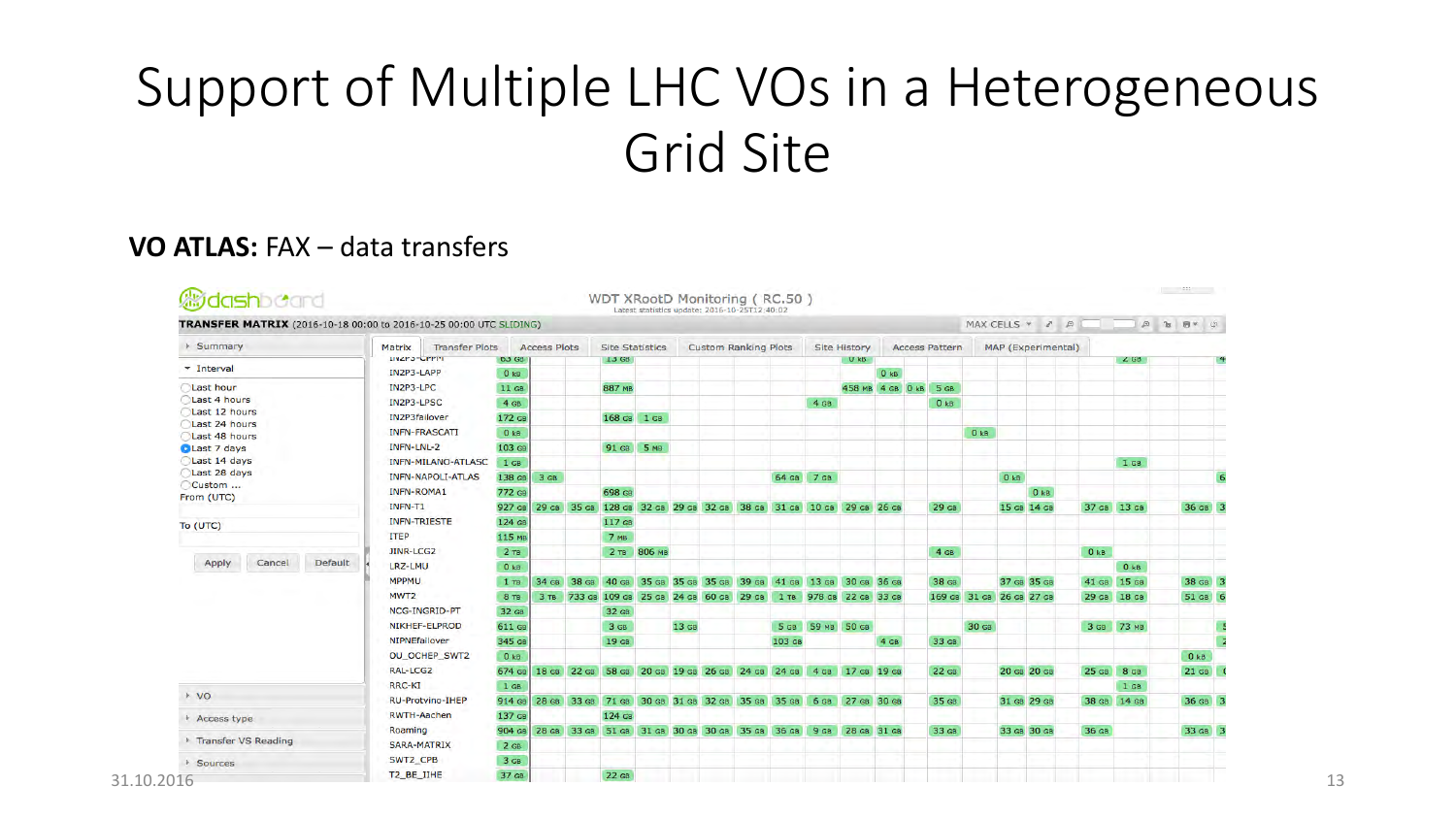#### **VO ATLAS:** Storage usage

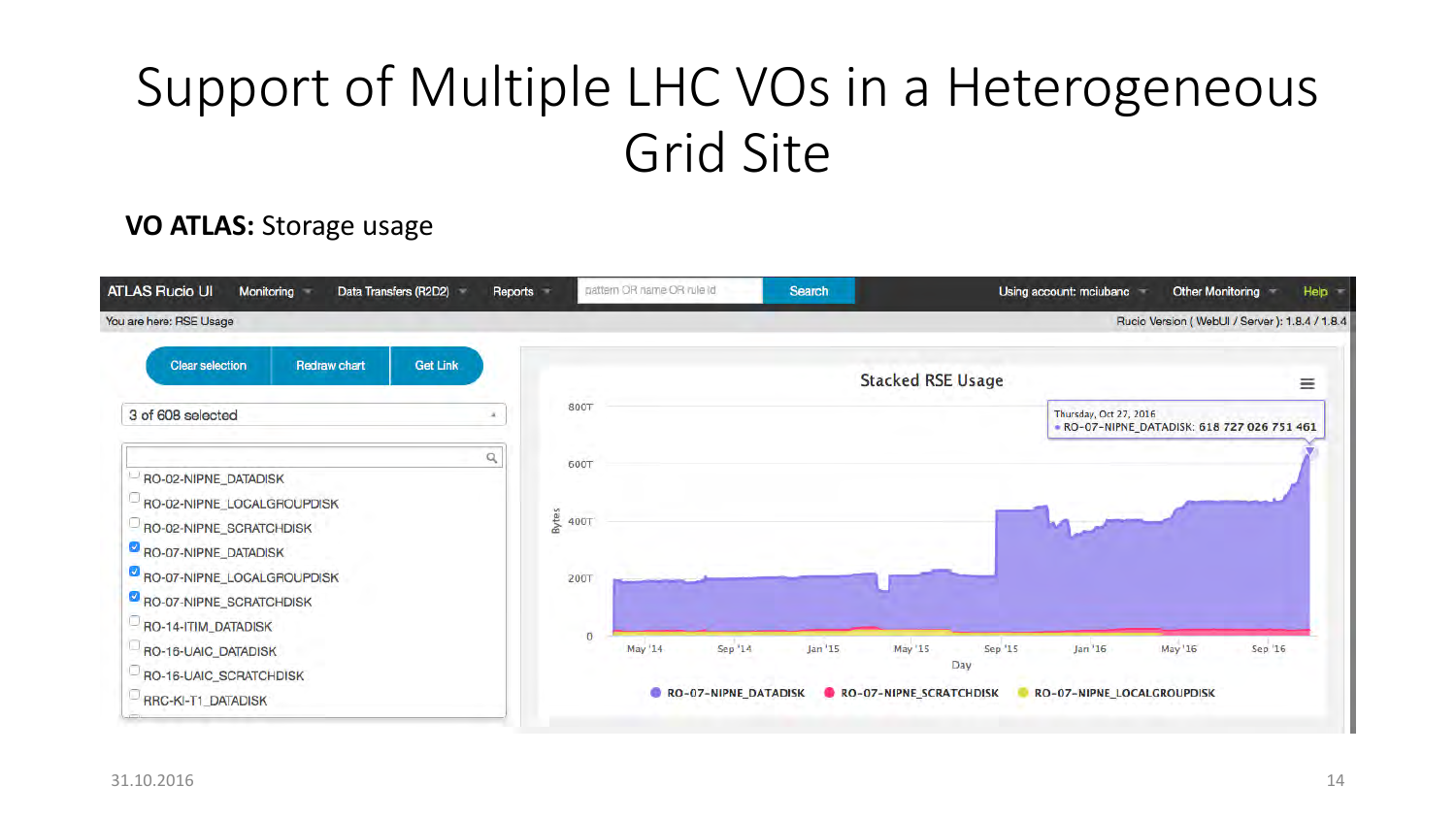#### **LHCb VO**

- CREAM shared with ATLAS production queue, >600 cores
- Running MC and analysis jobs
- T2D(Tier2 with Data), 370TB space token
- Data accessed via xrootd and WebDav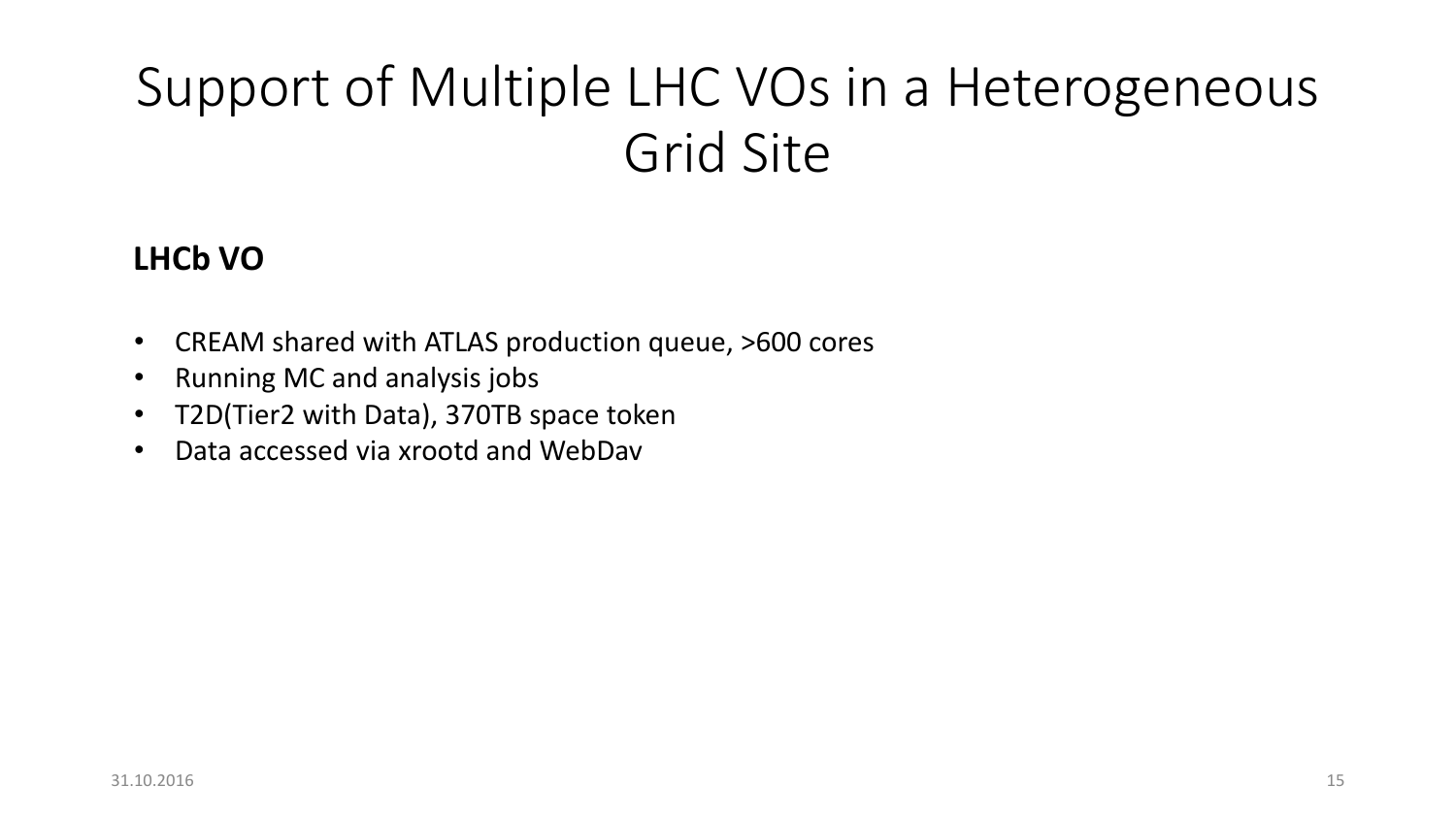

**LHCb VO**

Job efficiency

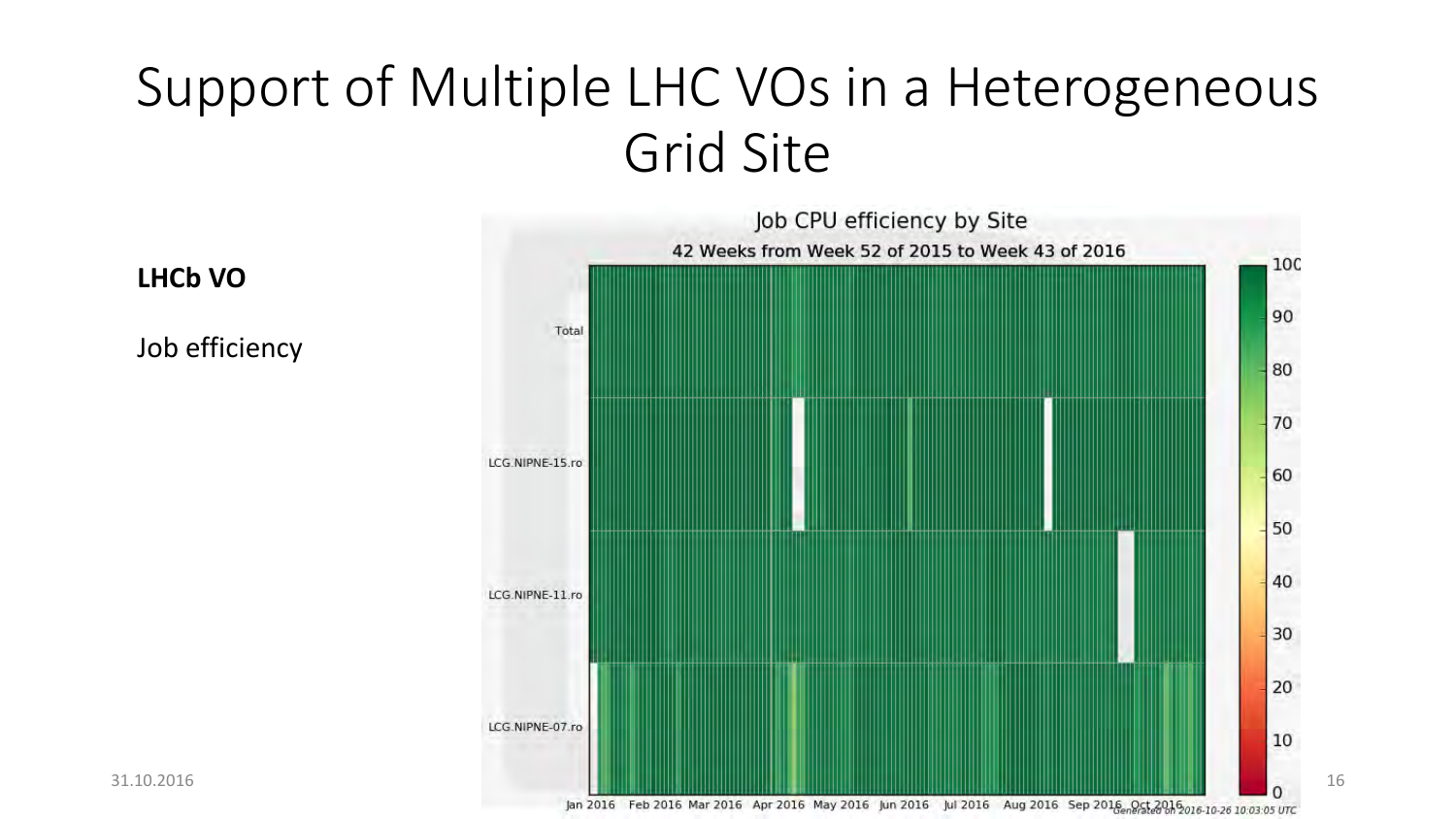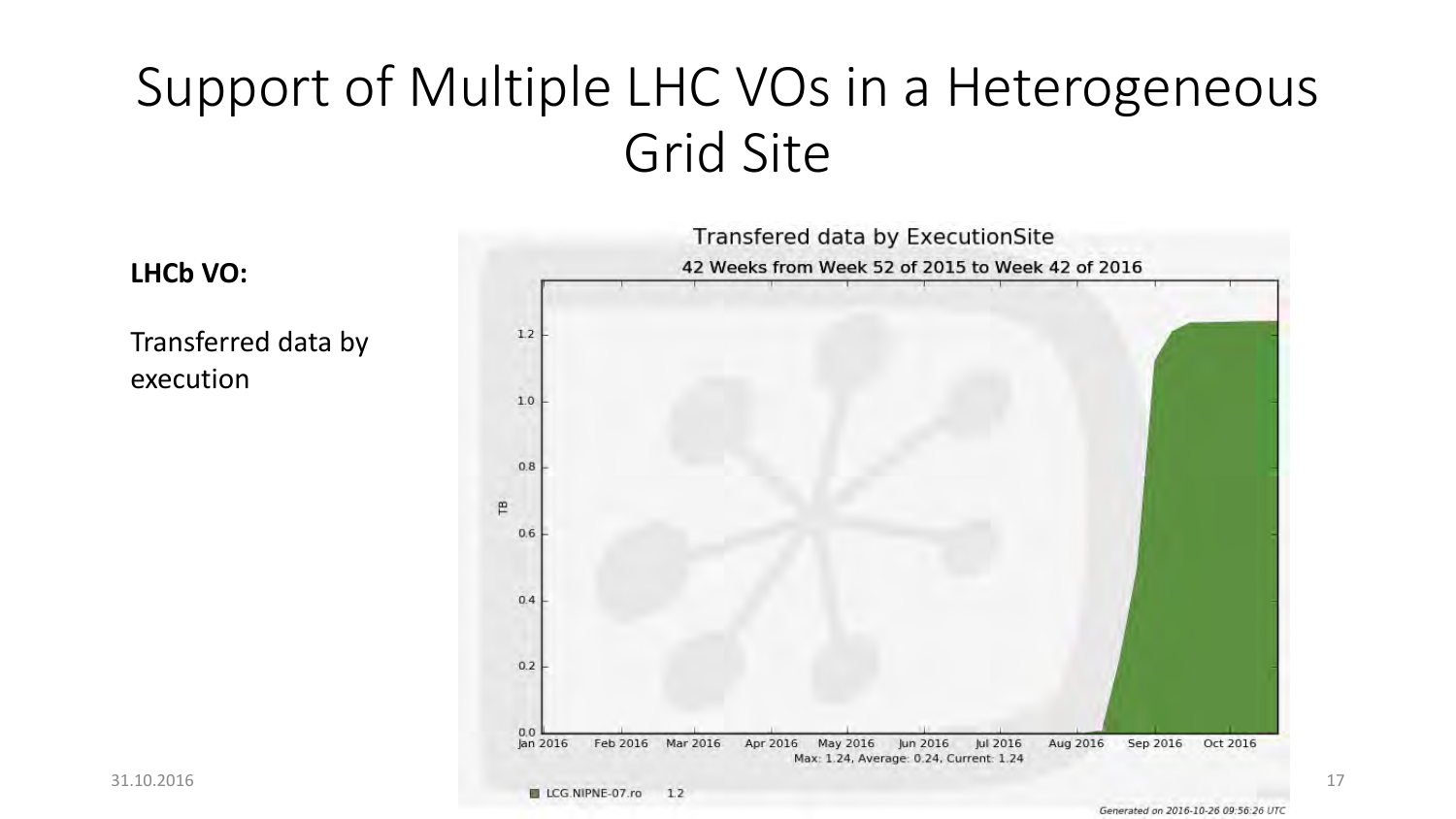

Generated on 2016-10-26 09:49:48 UTC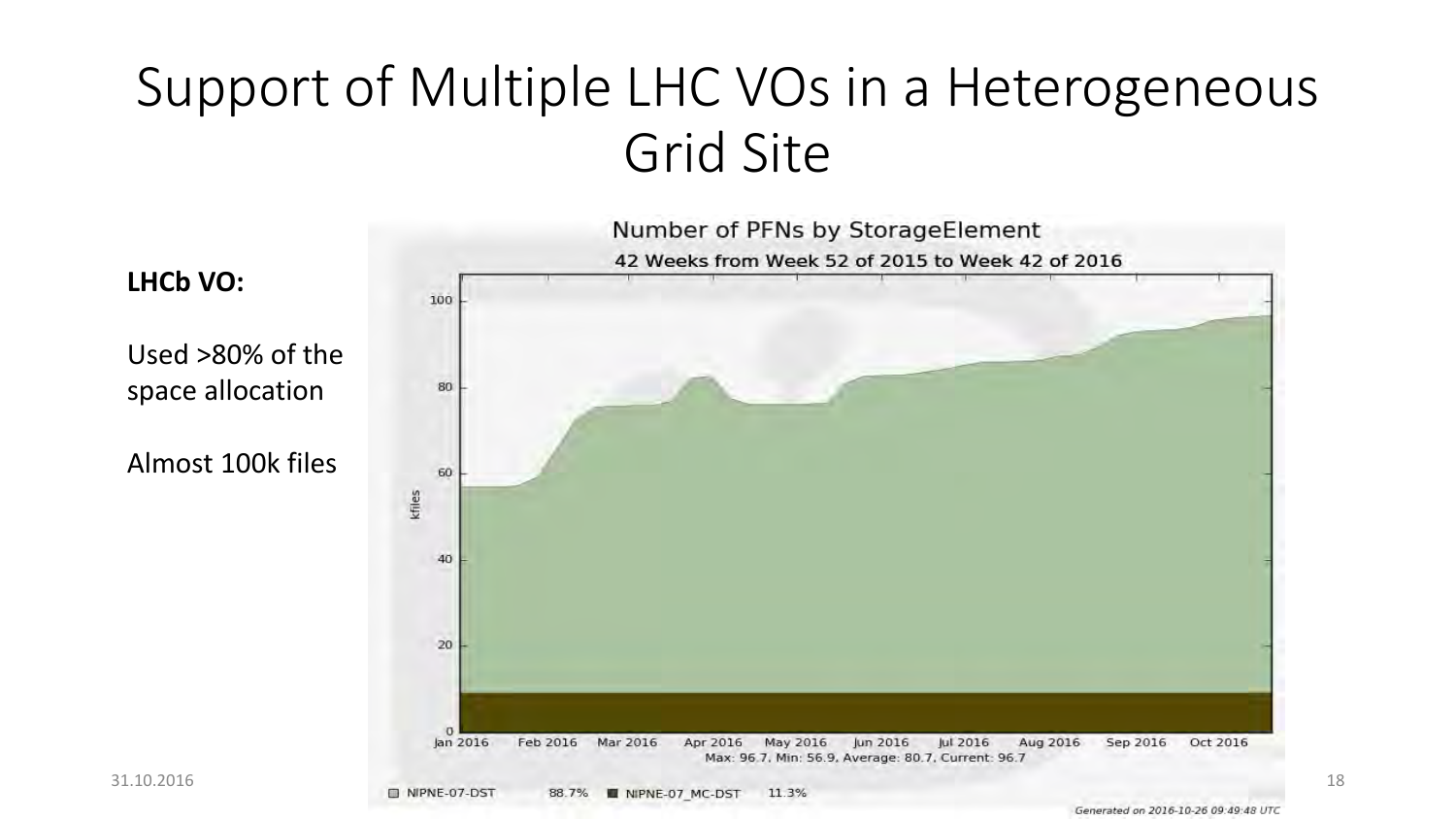#### **LHCb VO**: Storage usage 2015 vs 2016

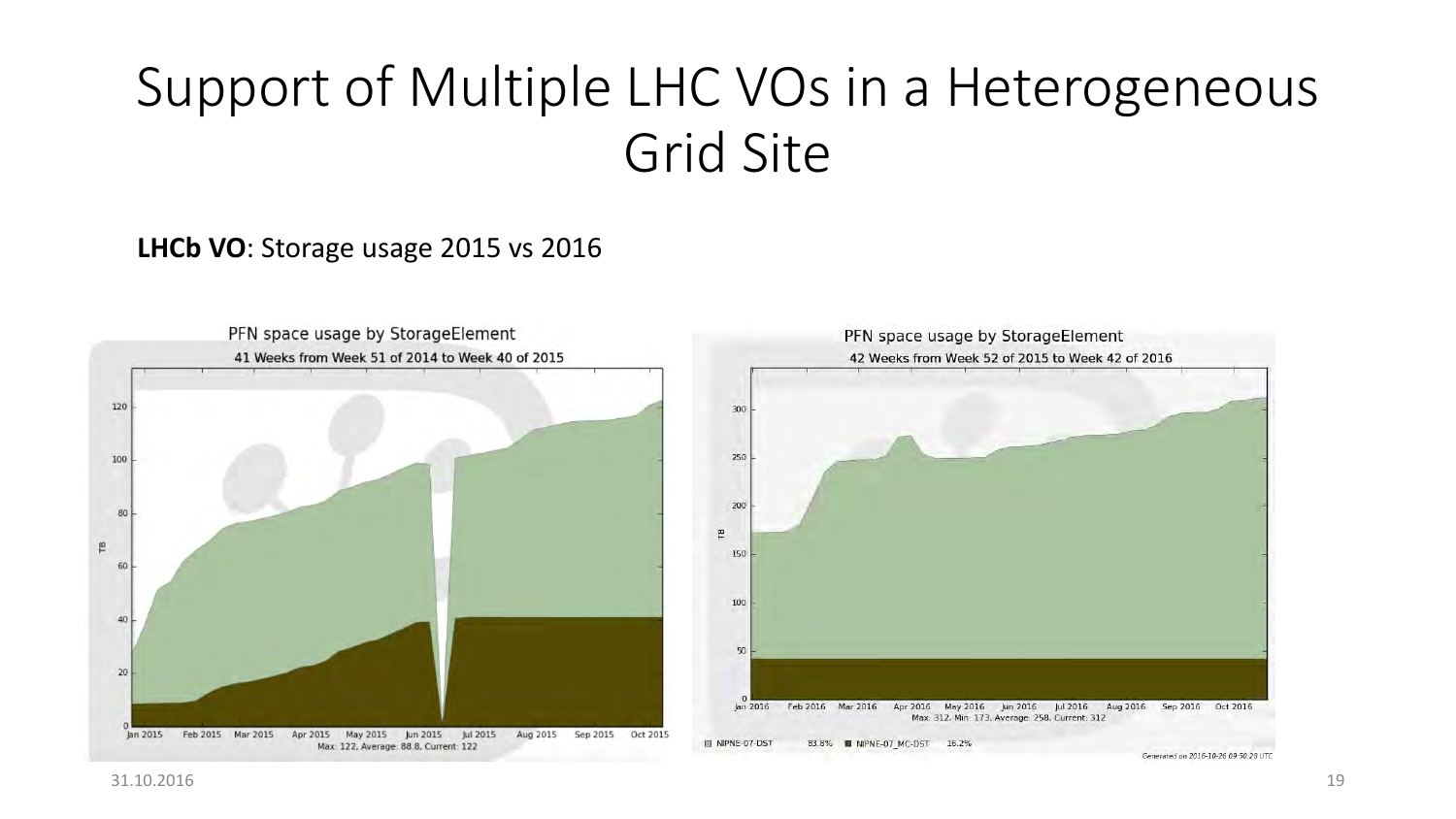#### **Conclusion:**

- Problems during the year because of the old hardware
- Anyway better performances then the last year
- Going to deploy storage for Alice –EOS instance
- It will run also Alice analysis jobs
- Probably it will remain the only romanian site with storage for Atlas